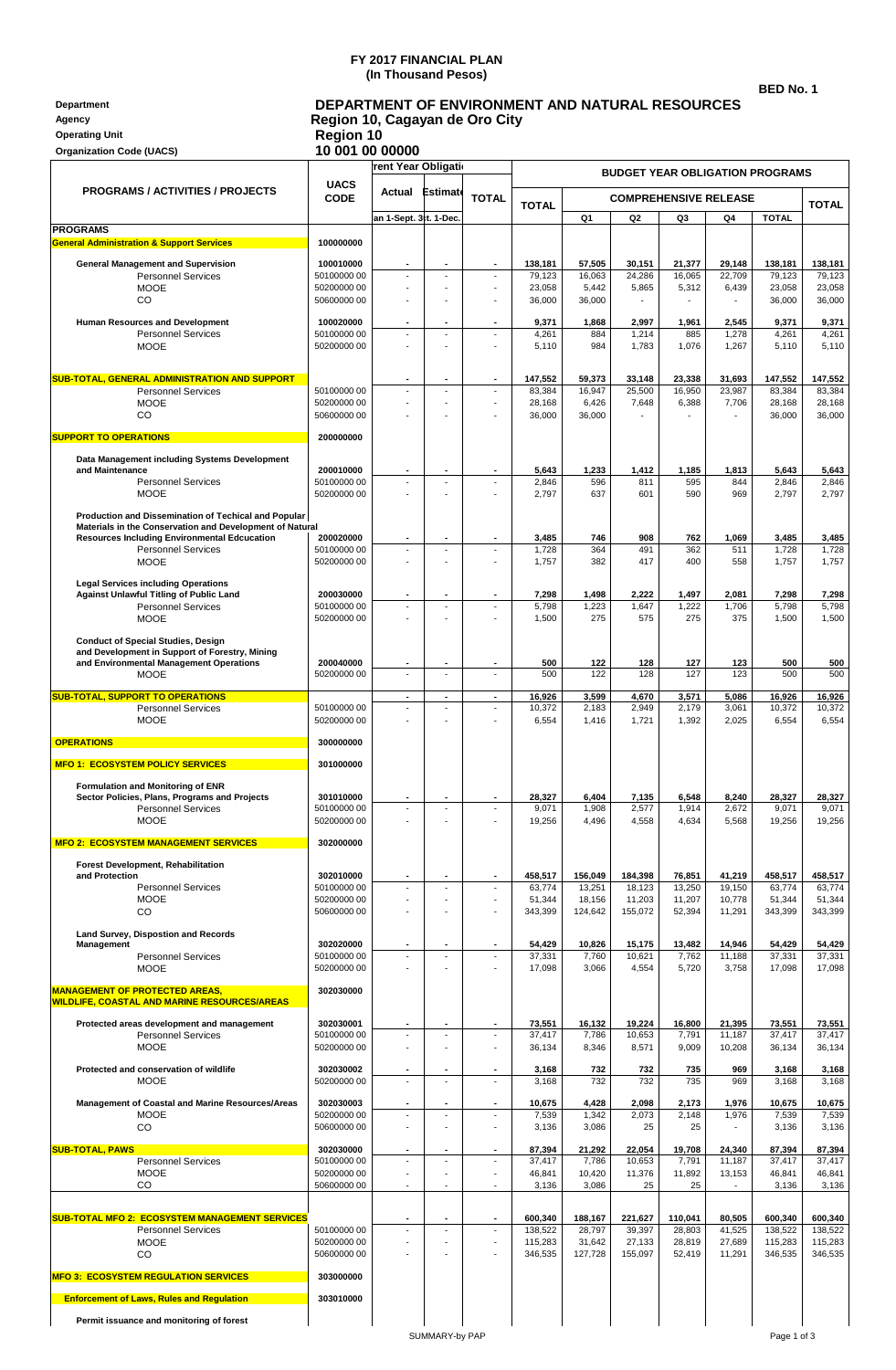## **FY 2017 FINANCIAL PLAN (In Thousand Pesos)**

**BED No. 1**

| <b>Department</b>     | DEPARTMENT OF ENVIRONMENT AND NATURAL RESOURCES |
|-----------------------|-------------------------------------------------|
| Agency                | Region 10, Cagayan de Oro City                  |
| <b>Operating Unit</b> | <b>Region 10</b>                                |

| <b>Organization Code (UACS)</b>                                                                                                   | 10 001 00 00000             |                                                    |                          |                                            |                    |                                              |                          |                  |                  |                        |                    |
|-----------------------------------------------------------------------------------------------------------------------------------|-----------------------------|----------------------------------------------------|--------------------------|--------------------------------------------|--------------------|----------------------------------------------|--------------------------|------------------|------------------|------------------------|--------------------|
|                                                                                                                                   | <b>Tent Year Obligation</b> |                                                    |                          | <b>BUDGET YEAR OBLIGATION PROGRAMS</b>     |                    |                                              |                          |                  |                  |                        |                    |
| <b>PROGRAMS / ACTIVITIES / PROJECTS</b>                                                                                           | <b>UACS</b><br>CODE         | Actual                                             | <b>Estimate</b>          | <b>TOTAL</b>                               | <b>TOTAL</b>       | <b>COMPREHENSIVE RELEASE</b><br><b>TOTAL</b> |                          |                  |                  |                        |                    |
| and forest rsource use                                                                                                            | 303010001                   | an 1-Sept. 3tt. 1-Dec.<br>$\overline{\phantom{a}}$ | $\blacksquare$           | $\sim$                                     | 76,623             | Q1<br>21,568                                 | Q <sub>2</sub><br>19,477 | Q3<br>14,022     | Q4<br>21,556     | <b>TOTAL</b><br>76,623 | 76,623             |
| <b>Personnel Services</b>                                                                                                         | 50100000 00                 | $\overline{a}$                                     |                          | $\blacksquare$                             | 48,142             | 9,947                                        | 13,693                   | 9,954            | 14,548           | 48,142                 | 48,142             |
| <b>MOOE</b><br>CO                                                                                                                 | 50200000 00<br>50600000 00  | $\overline{a}$                                     | $\overline{\phantom{a}}$ | ÷,<br>÷.                                   | 21,641<br>6,840    | 4,781<br>6,840                               | 5,784                    | 4,068            | 7,008            | 21,641<br>6,840        | 21,641<br>6,840    |
| Permit issuance and monitoring of<br>land and land resource use                                                                   | 303010002                   | ٠                                                  | $\blacksquare$           |                                            | 81                 | 29                                           | 25                       | 16               | 11               | 81                     | 81                 |
| <b>MOOE</b>                                                                                                                       | 50200000 00                 |                                                    |                          |                                            | 81                 | 29                                           | 25                       | 16               | 11               | 81                     | 81                 |
| Issuance of protected area<br>community-based resource management agreement<br>and monitoring of protected areas, wildlife,       |                             |                                                    |                          |                                            |                    |                                              |                          |                  |                  |                        |                    |
| coastal and marine resources<br><b>MOOE</b>                                                                                       | 303010003<br>50200000 00    | $\blacksquare$                                     | $\overline{\phantom{a}}$ | ÷,                                         | 462<br>462         | 21<br>21                                     | 377<br>377               | 21<br>21         | 43<br>43         | 462<br>462             | 462<br>462         |
|                                                                                                                                   |                             |                                                    |                          |                                            |                    |                                              |                          |                  |                  |                        |                    |
| <b>SUB-TOTAL, Enforcement of Laws, Rules and Regulation</b><br><b>Personnel Services</b>                                          | 303010000<br>50100000 00    | $\overline{a}$                                     | $\overline{a}$           | $\overline{\phantom{a}}$                   | 77,166<br>48,142   | 21,618<br>9,947                              | 19,879<br>13,693         | 14,059<br>9,954  | 21,610<br>14,548 | 77,166<br>48,142       | 77,166<br>48,142   |
| <b>MOOE</b>                                                                                                                       | 50200000 00                 | ÷,                                                 | $\sim$                   | $\blacksquare$                             | 22,184             | 4,831                                        | 6,186                    | 4,105            | 7,062            | 22,184                 | 22,184             |
| CO                                                                                                                                | 50600000 00                 |                                                    |                          |                                            | 6,840              | 6,840                                        |                          |                  |                  | 6,840                  | 6,840              |
| Operations against illegal environment                                                                                            | 303020000                   | $\blacksquare$                                     | $\overline{a}$           | ٠                                          |                    |                                              |                          |                  |                  |                        |                    |
| and natural resources activities<br><b>MOOE</b>                                                                                   | 50200000 00                 | ä,                                                 |                          | ÷,                                         | 1,800<br>1,800     | 170<br>170                                   | 835<br>835               | 350<br>350       | 445<br>445       | 1,800<br>1,800         | 1,800<br>1,800     |
| <b>SUB-TOTAL MFO 3: ECOSYSTEM REGULATION SERVICES</b>                                                                             |                             | Ĭ.                                                 |                          |                                            | 78,966             | 21,788                                       | 20,714                   | 14,409           | 22,055           | 78,966                 | 78,966             |
| <b>Personnel Services</b>                                                                                                         | 50100000 00                 | $\overline{a}$                                     |                          | $\overline{\phantom{a}}$                   | 48,142             | 9,947                                        | 13,693                   | 9,954            | 14,548           | 48,142                 | 48,142             |
| <b>MOOE</b>                                                                                                                       | 50200000 00                 | ä,                                                 | $\overline{\phantom{a}}$ | ÷,                                         | 23,984             | 5,001                                        | 7,021                    | 4,455            | 7,507            | 23,984                 | 23,984             |
| CO                                                                                                                                | 50600000 00                 |                                                    |                          | $\overline{a}$                             | 6,840              | 6,840                                        |                          |                  |                  | 6,840                  | 6,840              |
| <b>SUB-TOTAL, OPERATIONS</b>                                                                                                      |                             |                                                    |                          | ٠                                          | 707,633            | 216,359                                      | 249,476                  | 130,998          | 110,800          | 707,633                | 707,633            |
| <b>Personnel Services</b><br><b>MOOE</b>                                                                                          | 50100000 00<br>50200000 00  | ÷,<br>÷                                            |                          | $\blacksquare$<br>$\overline{\phantom{a}}$ | 195,735<br>158,523 | 40,652<br>41,139                             | 55,667<br>38,712         | 40,671<br>37,908 | 58,745<br>40,764 | 195,735<br>158,523     | 195,735<br>158,523 |
| CO                                                                                                                                | 50600000 00                 | ÷,                                                 |                          | $\blacksquare$                             | 353,375            | 134,568                                      | 155,097                  | 52,419           | 11,291           | 353,375                | 353,375            |
| <b>TOTAL PROGRAMS AND ACTIVITIES</b>                                                                                              |                             |                                                    |                          |                                            | 872,111            | 279,331                                      | 287,294                  | 157,907          | 147,579          | 872,111                | 872,111            |
| <b>Personnel Services</b>                                                                                                         | 50100000 00                 | $\overline{a}$                                     | $\overline{a}$           | $\blacksquare$                             | 289,491            | 59,782                                       | 84,116                   | 59,800           | 85,793           | 289,491                | 289,491            |
| <b>MOOE</b><br>CO                                                                                                                 | 50200000 00<br>50600000 00  | ÷,                                                 | $\sim$                   | $\overline{\phantom{a}}$                   | 193,245<br>389,375 | 48,981<br>170,568                            | 48,081<br>155,097        | 45,688<br>52,419 | 50,495<br>11,291 | 193,245<br>389,375     | 193,245<br>389,375 |
|                                                                                                                                   |                             |                                                    |                          |                                            |                    |                                              |                          |                  |                  |                        |                    |
| <b>TOTAL NEW APPROPRIATIONS</b>                                                                                                   |                             |                                                    |                          | ٠                                          | 872,111            | 279,331                                      | 287,294                  | 157,907          | 147,579          | 872,111                | 872,111            |
| <b>Personnel Services</b><br><b>MOOE</b>                                                                                          | 50100000 00<br>50200000 00  | $\overline{a}$<br>÷                                | $\sim$                   | $\overline{\phantom{a}}$<br>$\blacksquare$ | 289,491<br>193,245 | 59,782<br>48,981                             | 84,116<br>48,081         | 59,800<br>45,688 | 85,793<br>50,495 | 289,491<br>193,245     | 289,491<br>193,245 |
| CO                                                                                                                                | 50600000 00                 | ÷,                                                 |                          | $\blacksquare$                             | 389,375            | 170,568                                      | 155,097                  | 52,419           | 11,291           | 389,375                | 389,375            |
| <b>II. AUTOMATIC APPROPRIATIONS</b><br><b>RETIREMENT AND LIFE INSURANCE PREMIUMS</b><br><b>General Management and Supervision</b> | 100010000                   |                                                    |                          |                                            | 6,648              | 1,662                                        | 1,661                    | 1,664            | 1,661            | 6,648                  | 0,048              |
| <b>Personnel Services</b>                                                                                                         | 50100000 00                 |                                                    |                          |                                            | 6,648              | 1,662                                        | 1,661                    | 1,664            | 1,661            | 6,648                  | 6,648              |
| Human Resources and Development<br><b>Personnel Services</b>                                                                      | 100020000<br>50100000 00    |                                                    |                          |                                            | 379<br>379         | 95<br>95                                     | 95<br>95                 | 95<br>95         | 94<br>94         | 379<br>379             | 379<br>379         |
|                                                                                                                                   |                             |                                                    |                          |                                            |                    |                                              |                          |                  |                  |                        |                    |
| SUB-TOTAL, GENERAL ADMINISTRATION AND SUPPORT<br>Personnel Services                                                               | 50100000 00                 |                                                    |                          |                                            | 7,027<br>7,027     | 1,757<br>1,757                               | 1,756<br>1,756           | 1,759<br>1,759   | 1,755<br>1,755   | 7,027<br>7,027         | 7,027<br>7,027     |
| <b>SUPPORT TO OPERATIONS</b>                                                                                                      | 200000000                   |                                                    |                          |                                            |                    |                                              |                          |                  |                  |                        |                    |
| Data Management including Systems Development                                                                                     |                             |                                                    |                          |                                            |                    |                                              |                          |                  |                  |                        |                    |
| and Maintenance                                                                                                                   | 200010000                   |                                                    |                          |                                            | 260                | 65                                           | 65                       | 65               | 65               | 260                    | 260                |
| <b>Personnel Services</b>                                                                                                         | 50100000 00                 |                                                    |                          |                                            | 260                | 65                                           | 65                       | 65               | 65               | 260                    | 260                |
| Production and Dissemination of Techical and Popular<br>Materials in the Conservation and Development of Natural                  |                             |                                                    |                          |                                            |                    |                                              |                          |                  |                  |                        |                    |
| <b>Resources Including Environmental Edcucation</b>                                                                               | 200020000                   | ٠                                                  | $\blacksquare$           |                                            | 159                | 40                                           | 40                       | 40               | 39               | 159                    | 159                |
| <b>Personnel Services</b>                                                                                                         | 50100000 00                 |                                                    |                          |                                            | 159                | 40                                           | 40                       | 40               | 39               | 159                    | 159                |
| <b>Legal Services including Operations</b><br><b>Against Unlawful Titling of Public Land</b>                                      | 200030000                   |                                                    | $\blacksquare$           |                                            |                    |                                              |                          |                  |                  | 528                    |                    |
| Personnel Services                                                                                                                | 50100000 00                 | $\blacksquare$                                     | $\blacksquare$           |                                            | 528<br>528         | 132<br>132                                   | 132<br>132               | 132<br>132       | 132<br>132       | 528                    | 528<br>528         |
|                                                                                                                                   |                             |                                                    |                          |                                            |                    |                                              |                          |                  |                  |                        |                    |
| <b>SUB-TOTAL, SUPPORT TO OPERATIONS</b>                                                                                           |                             |                                                    |                          |                                            | 947                | 237                                          | 237                      | 237              | 236              | 947                    | 947                |
| <b>Personnel Services</b>                                                                                                         | 50100000 00                 |                                                    |                          |                                            | 947                | 237                                          | 237                      | 237              | 236              | 947                    | 947                |
| <b>OPERATIONS</b>                                                                                                                 | 300000000                   |                                                    |                          |                                            |                    |                                              |                          |                  |                  |                        |                    |
| <b>MFO 1: ECOSYSTEM POLICY SERVICES</b>                                                                                           | 301000000                   |                                                    |                          |                                            |                    |                                              |                          |                  |                  |                        |                    |
| Formulation and Monitoring of ENR<br>Sector Policies, Plans, Programs and Projects<br><b>Personnel Services</b>                   | 301010000<br>50100000 00    |                                                    |                          |                                            | 826<br>826         | 207<br>207                                   | 207<br>207               | 207<br>207       | 205<br>205       | 826<br>826             | 826<br>826         |
| <b>MFO 2: ECOSYSTEM MANAGEMENT SERVICES</b>                                                                                       | 302000000                   |                                                    |                          |                                            |                    |                                              |                          |                  |                  |                        |                    |
| Forest Development, Rehabilitation                                                                                                |                             |                                                    |                          |                                            |                    |                                              |                          |                  |                  |                        |                    |
| and Protection                                                                                                                    | 302010000                   |                                                    | $\blacksquare$           |                                            | 5,546              | 1,389                                        | 1,385                    | 1,388            | 1,384            | 5,546                  | 5,546              |
| <b>Personnel Services</b>                                                                                                         | 50100000 00                 | $\blacksquare$                                     |                          |                                            | 5,546              | 1,389                                        | 1,385                    | 1,388            | 1,384            | 5,546                  | 5,546              |
| Land Survey, Dispostion and Records                                                                                               |                             |                                                    |                          |                                            |                    |                                              |                          |                  |                  |                        |                    |
| Management<br><b>Personnel Services</b>                                                                                           | 302020000<br>50100000 00    | ٠                                                  | $\blacksquare$           |                                            | 3,302<br>3,302     | 827<br>827                                   | 825<br>825               | 827<br>827       | 823<br>823       | 3,302<br>3,302         | 3,302<br>3,302     |
|                                                                                                                                   |                             |                                                    |                          |                                            |                    |                                              |                          |                  |                  |                        |                    |
| <b>MANAGEMENT OF PROTECTED AREAS,</b>                                                                                             | 302030000                   |                                                    |                          |                                            |                    |                                              |                          |                  |                  |                        |                    |